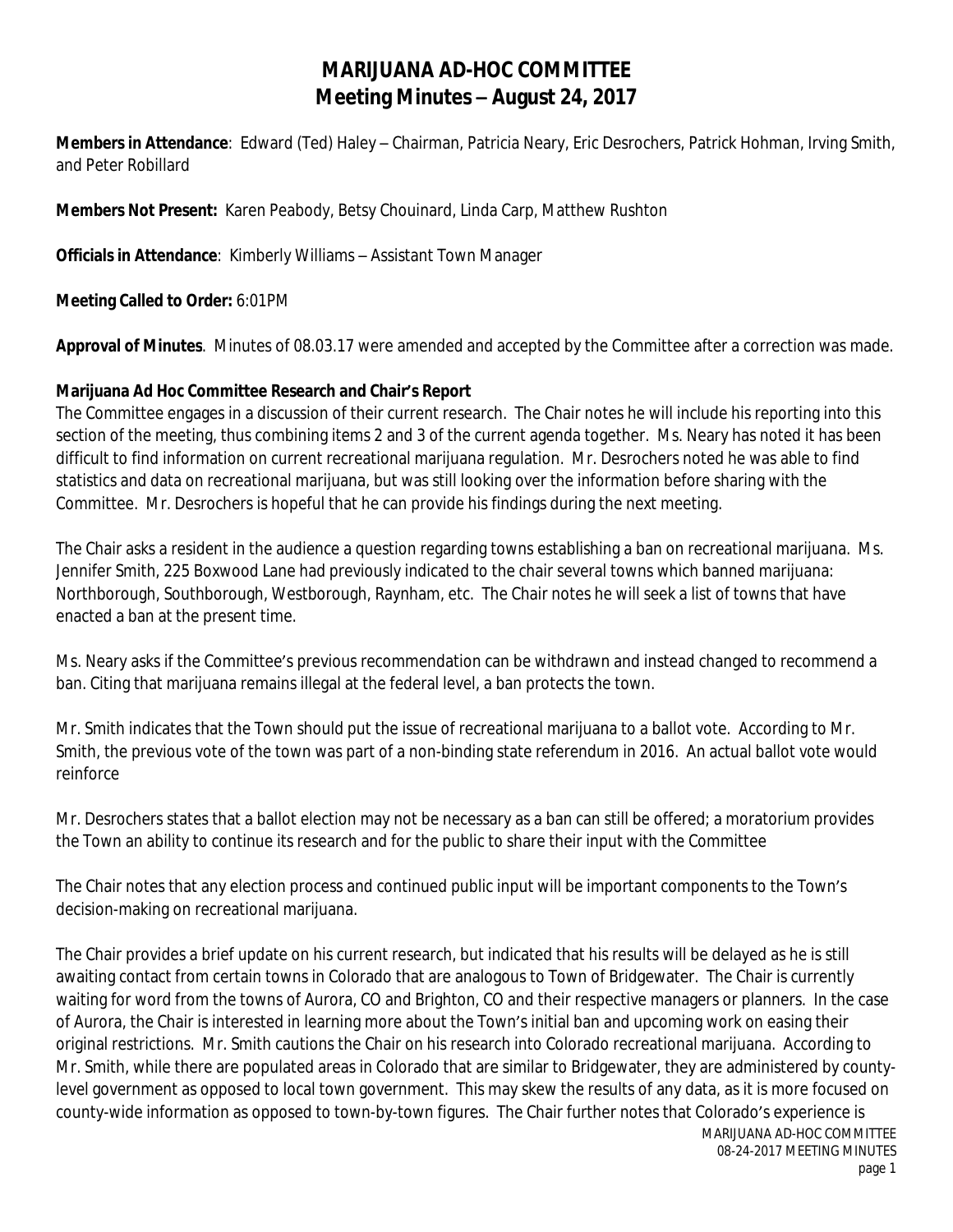important because of similar tax practices on recreational marijuana (10% tax rate) and local tax options. There is a large amount of disbursement data which can be placed onto the website, and it is hoped that the Chair can provide that information shortly.

Mr. Robillard expresses concerns with implementing a ban versus a moratorium; indicating numerous variables and a lack of regulations at present, more research should be done and therefore the moratorium is more helpful.

Ms. Neary indicates to the Committee the revised recreational marijuana law is too broad in scope, and reiterates it is illegal at the Federal level. Mrs. Neary encourages a ban be issued to protect the town's legal interests. Mr. Desrochers notes to the Committee that the law, while broad currently, will be refined with regulations and standards.

## **Open Discussion**

The Chair segues to the Open Discussion portion of the agenda. Mr. Desrochers provides comments to the Committee based on personal experience with Colorado, indicating that he was against recreational marijuana sales, but recognizes that sales in Massachusetts will be very regulated and analogous to current sales of alcohol products. Mr. Smith notes to the Committee that ultimately, the Town is responsible for policing marijuana in the community. The Town can implement rules and regulations which are stricter than state statutes. The Chair provides an example of a Colorado town (Brighton) which banned marijuana initially, but is currently working to ease the restrictions with difficulty, citing lost revenues and opportunities to policing an industry which exists elsewhere in neighboring areas.

Mr. Desrochers and the Chair note that in the event the Town did place a ban on recreational sales, it would still not preclude the consumer's ability to grow at their homes, purchase elsewhere and consume in town, or to have shipped from outside Town to a residence. The way the Massachusetts law is written, importation, transport, and sales are still allowed to pass through a town, even if the community doesn't allow sales within their own boundaries. Ms. Neary notes Town should consider a ban because while state law allows for medical and recreational marijuana, it is still illegal at the Federal level. Mr. Robillard notes to the Committee that the Town has ability to go further in regulating recreational marijuana sales because a ban won't prevent the existence of marijuana in Town.

## **Public Comments**

The Chair opens up the floor to comments from the public.

Dr. Fred Kern, 77 South Street is first to provide public comments. Dr. Kern restates his previous support of a ban on recreational sales in Bridgewater. According to Dr. Kern, studies show that youth who use recreational marijuana develop an inability to pursue goals/activities/jobs, and also develop mental issues. Dr. Kern further cites anecdotal personal experience in traveling to Colorado stating that marijuana dispensaries (both medical and recreational) change the character of a community and increase the rate of accidents, emergency room visits and accidental overdoses in a community. Dr. Kern then asks that the Committee withdraw their previous affirmative vote on a moratorium and instead vote for a full ban of recreational marijuana sales.

Jennifer Smith, 225 Boxwood Lane addresses the Chair and Committee. Ms. Smith goes over a list of towns and cities in Massachusetts which have outright banned recreational marijuana sales; and provides references to multiple news article headlines describing "smart communities" which went for a ban right after they voted down the 2016 ballot question (known as Question 4). Ms. Smith further echoes the sentiment of Dr. Kern that a ban should be put in place to preserve family values in the community.

Ed Ivaldi, 10 Boxwood Lane is last to address the Committee in public comments. Mr. Ivaldi asks the Committee to consider how much more research they have to do, in seeking out more information, the Committee needs to look at